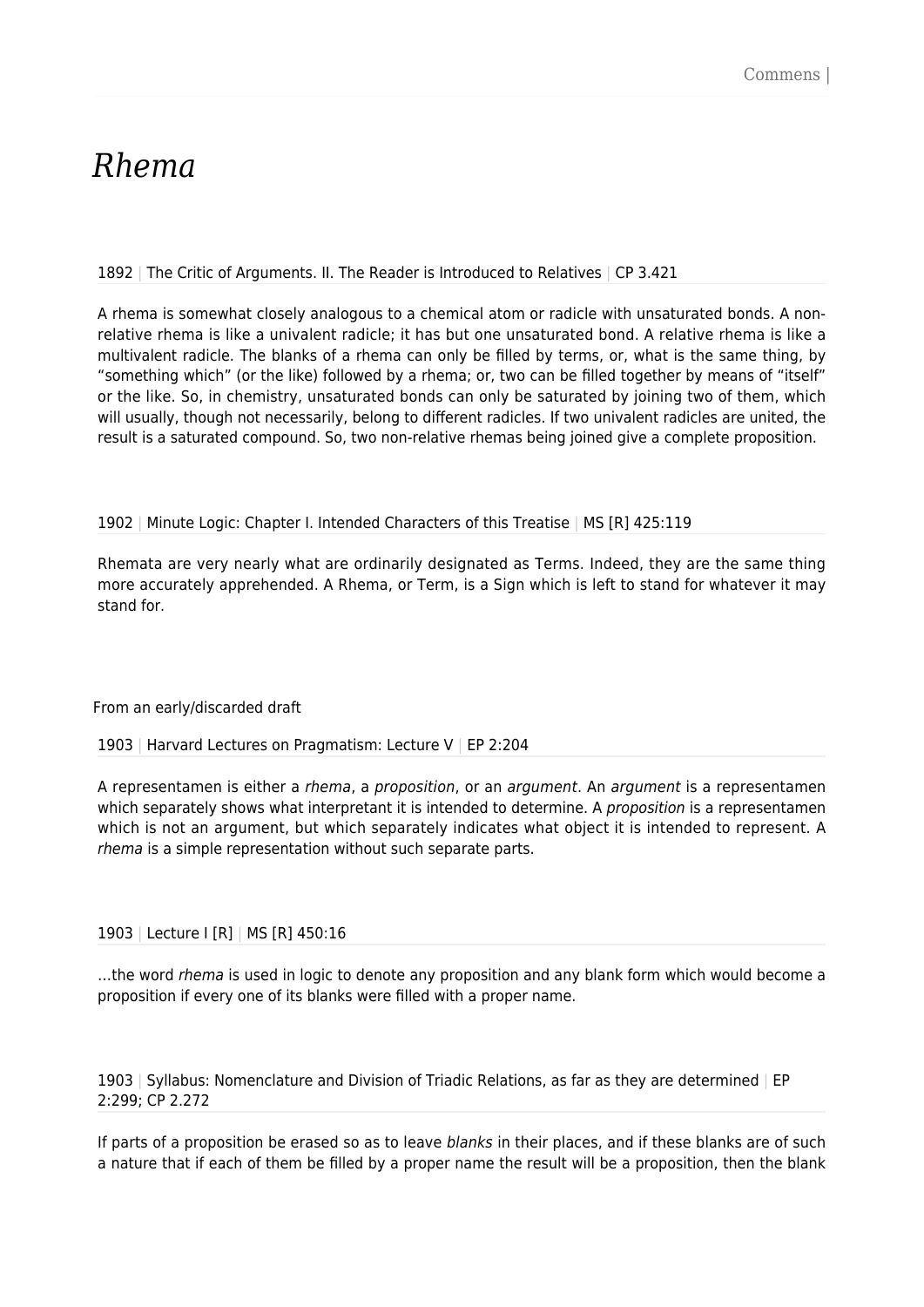form of proposition which was first produced by the erasures is termed a rheme. According as the number of blanks in a rheme is 0, 1, 2, 3, etc., it may be termed a medad (from μηδὲν, nothing), monad, dyad, triad, etc., rheme.

1903 | Syllabus: Nomenclature and Division of Triadic Relations, as far as they are determined | EP 2:292

A Rheme is a Sign which, for its Interpretant, is a Sign of qualitative Possibility, that is, is understood as representing such and such a kind of possible Object. Any rheme, perhaps, will afford some information; but it is not interpreted as doing so.

[-] Or we may say that a Rheme is a sign which is understood to represent its Object in its characters merely…

#### 1903 | Graphs, Little Account [R] | MS [R] S27:20

A rhema is either a proposition or a blank form that would become a proposition if all its blanks were filled with proper names.

#### 1903 [c.] | On Logical Graphs | CP 4.354

An assertion fulfilling the condition having been obtained, let a number of the proper designations of individual subjects be omitted, so that the assertion becomes a mere blank form for an assertion which can be reconverted into an assertion by filling all the blanks with proper names. I term such a blank form a *rheme*. If the number of blanks it contains is zero, it may nevertheless be regarded as a rheme, and under this aspect, I term it a *medad*. A medad is, therefore, merely an assertion regarded in a certain way, namely as subject to the inquiry, How many blanks has it? If the number of blanks is one, I term the rheme a monad. If the number of blanks exceeds one, I term it a Relative Rheme. If the number of blanks is two, I term the rheme a Dyad, or Dyadic Relative. If the number of blanks exceeds two, I term it a Polyad, or Plural Relative, etc.

# 1903 [c.] | Logical Tracts. No. 1. On Existential Graphs | MS [R] 491:3-4

Each rhema is equivalent to a blank form such that of all its blanks are filled with proper names, it becomes a proposition, or symbol capable of assertion.

1903 [c.] | Logical Tracts. No. 2. On Existential Graphs, Euler's Diagrams, and Logical Algebra | CP 4.438

Let a heavy dot or dash be used in place of a noun which has been erased from a proposition. A blank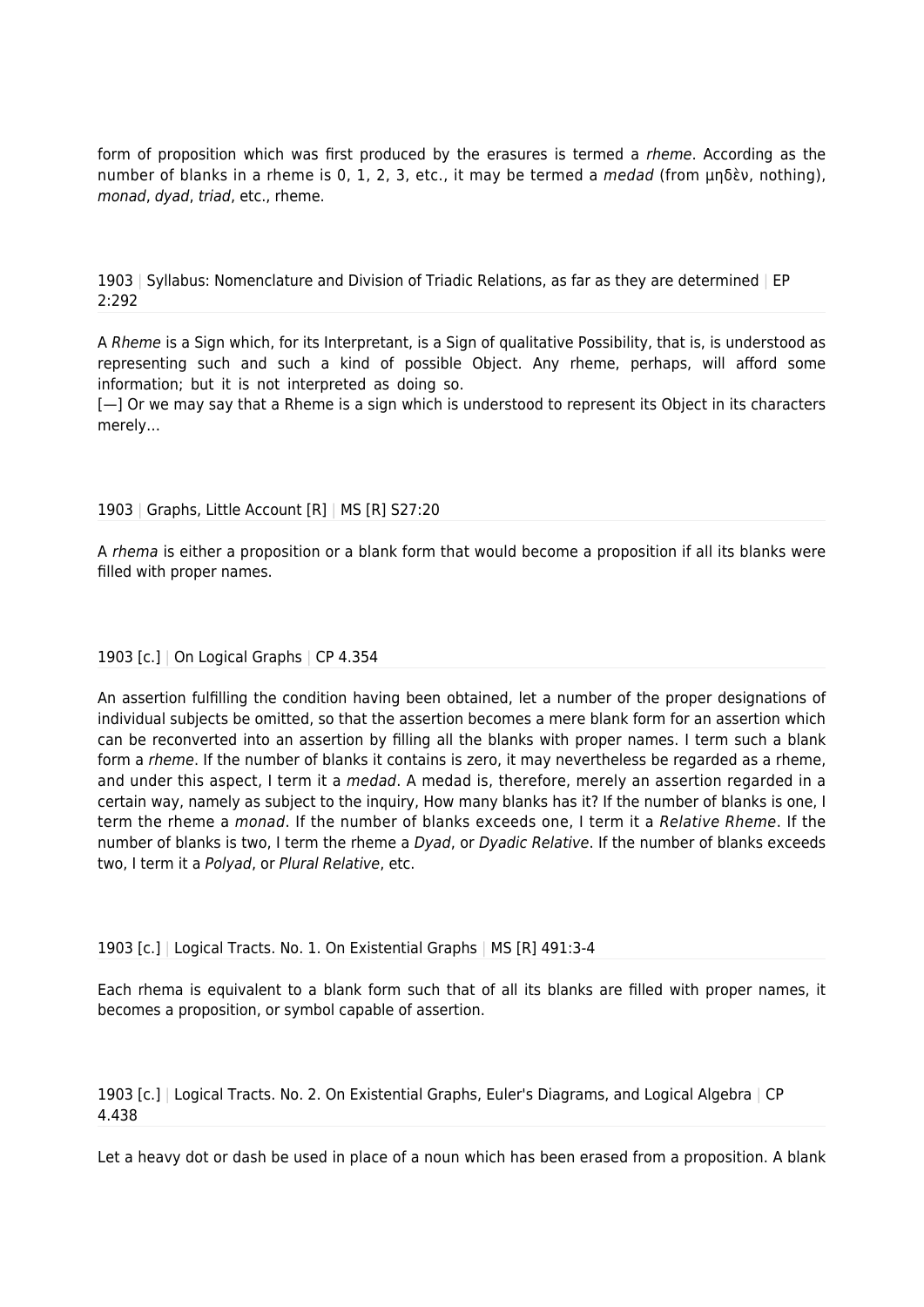form of proposition produced by such erasures as can be filled, each with a proper name, to make a proposition again, is called a rhema, or, relatively to the proposition of which it is conceived to be a part, the *predicate* of that proposition.

# 1903 [c.] | P of L | MS [R] 800:5

A *rheme* is a sign whose proper interpretant ignores all difference between the sign and its object (and a fortiori all difference between the sign and its interpretant)

# 1904 | Letters to Lady Welby | SS 33-34

In regard to its relation to its signified interpretant, a sign is either a Rheme, a Dicent, or an Argument. This corresponds to the old division Term, Proposition, & Argument, modified so as to be applicable to signs generally. [—] A rheme is any sign that is not true nor false, like almost any single word except 'yes' and 'no', which are almost peculiar to modern languages. [—] A rheme is defined as a sign which is represented in its signified interpretant as if it were a character or mark (or as being so).

# 1904 [c.] | Draft of Nichols Review [C] | MS [R] 1476:6

Another case is where a sign fully interpreted in its definition, the very creation of the new sign, not now bringing about an actual event, as with the dicisign, but merely imparting to the definition a certain capacity, or contingent power, that of being properly applied to designate whatever the definitum may designate. A sign whose whole purport can be so interpreted or conveyed is termed a rheme.

# 1904 [c.] | New Elements (Kaina stoiceia) | EP 2:308-10

If from a propositional symbol we erase one or more of the parts which separately denote its objects, the remainder is what is called a *rhema*; but I shall take the liberty of calling it a term.  $[-]$  On the whole, it appears to me that the only difference between my rhema and the "term" of other logicians is that the latter contains no explicit recognition of its own fragmentary nature. But this is as much as to say that logically their meaning is the same; and it is for that reason that I venture to use the old, familiar word "term" to denote the rhema.

# 1905 | Notes on Portions of Hume's "Treatise on Human Nature" | MS [R] 939:48-9

In their relations to their Triadic, i.e. intended or adaptational Interpretants, Signs may,  $1<sup>st</sup>$ , determine those interpretants, merely in the sense that, if the Interpretants represent the Objects as the Signs themselves do they are such Interpretants as are intended. Such is an ideal statuette, and exclamation